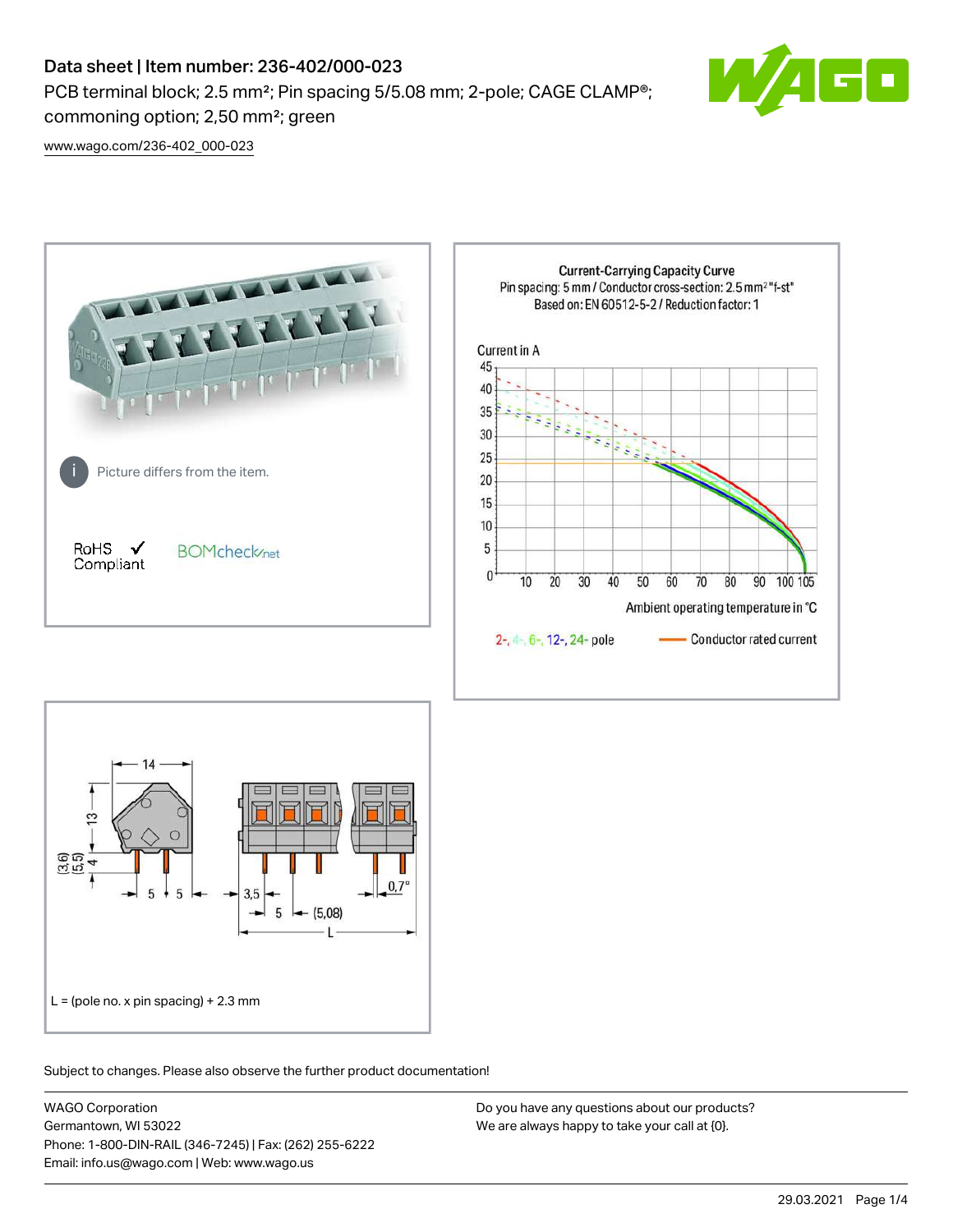

## Item description

- PCB terminal strips with CAGE CLAMP<sup>®</sup> connection, screwdriver actuation parallel or perpendicular to conductor entry
- $\blacksquare$ Versions with Ex approval
- $\blacksquare$ Mixed-color PCB terminal strips from factory
- Operating tools for factory wiring П
- $\blacksquare$ 45° conductor entry angle permits a wide range of applications and wiring options
- $\blacksquare$ Set to metric or inch pin spacing by compressing PCB terminal strips or pulling them apart

### Data Approvals / Certificates

# Country specific Approvals

| Logo | Approval                               | <b>Additional Approval Text</b> | Certificate<br>name |
|------|----------------------------------------|---------------------------------|---------------------|
| AR   | <b>CSA</b><br>DEKRA Certification B.V. | C22.2 No. 158                   | 1673957             |

| Downloads<br><b>Documentation</b> |            |               |          |
|-----------------------------------|------------|---------------|----------|
| <b>Additional Information</b>     |            |               |          |
| Technical explanations            | 2019 Apr 3 | pdf<br>2.0 MB | Download |

#### Installation Notes

Conductor termination

Subject to changes. Please also observe the further product documentation!

WAGO Corporation Germantown, WI 53022 Phone: 1-800-DIN-RAIL (346-7245) | Fax: (262) 255-6222 Email: info.us@wago.com | Web: www.wago.us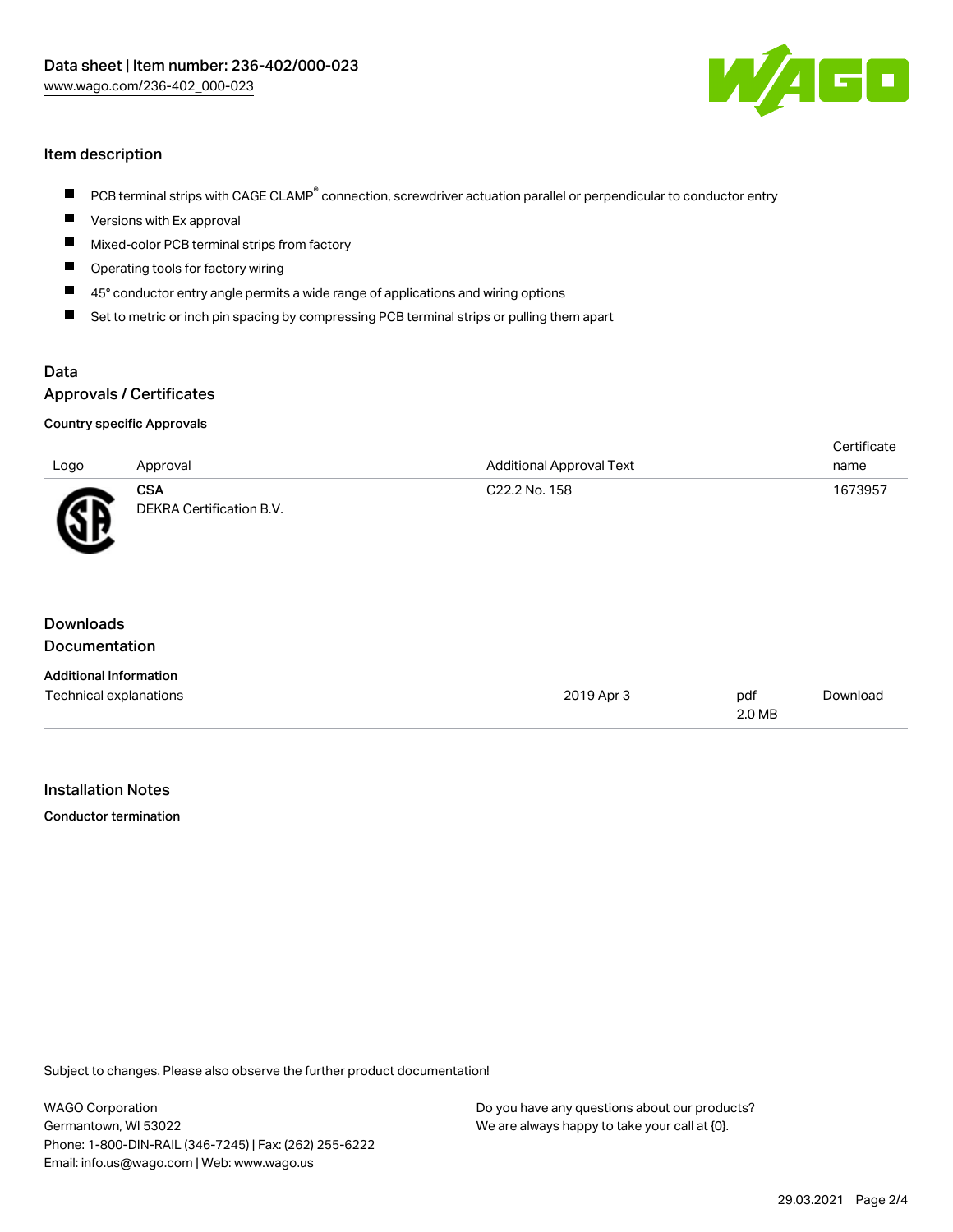## Data sheet | Item number: 236-402/000-023 [www.wago.com/236-402\\_000-023](http://www.wago.com/236-402_000-023)





Inserting a conductor via 3.5 mm screwdriver.

Screwdriver actuation parallel to conductor entry



Inserting a conductor via 3.5 mm<br>Inserting a conductor via operating tool. screwdriver.

Screwdriver actuation perpendicular to conductor entry





Compared to standard screwdrivers, these operating tools are far more convenient for wiring PCB terminal strips at factory.

Installation

Subject to changes. Please also observe the further product documentation!

WAGO Corporation Germantown, WI 53022 Phone: 1-800-DIN-RAIL (346-7245) | Fax: (262) 255-6222 Email: info.us@wago.com | Web: www.wago.us